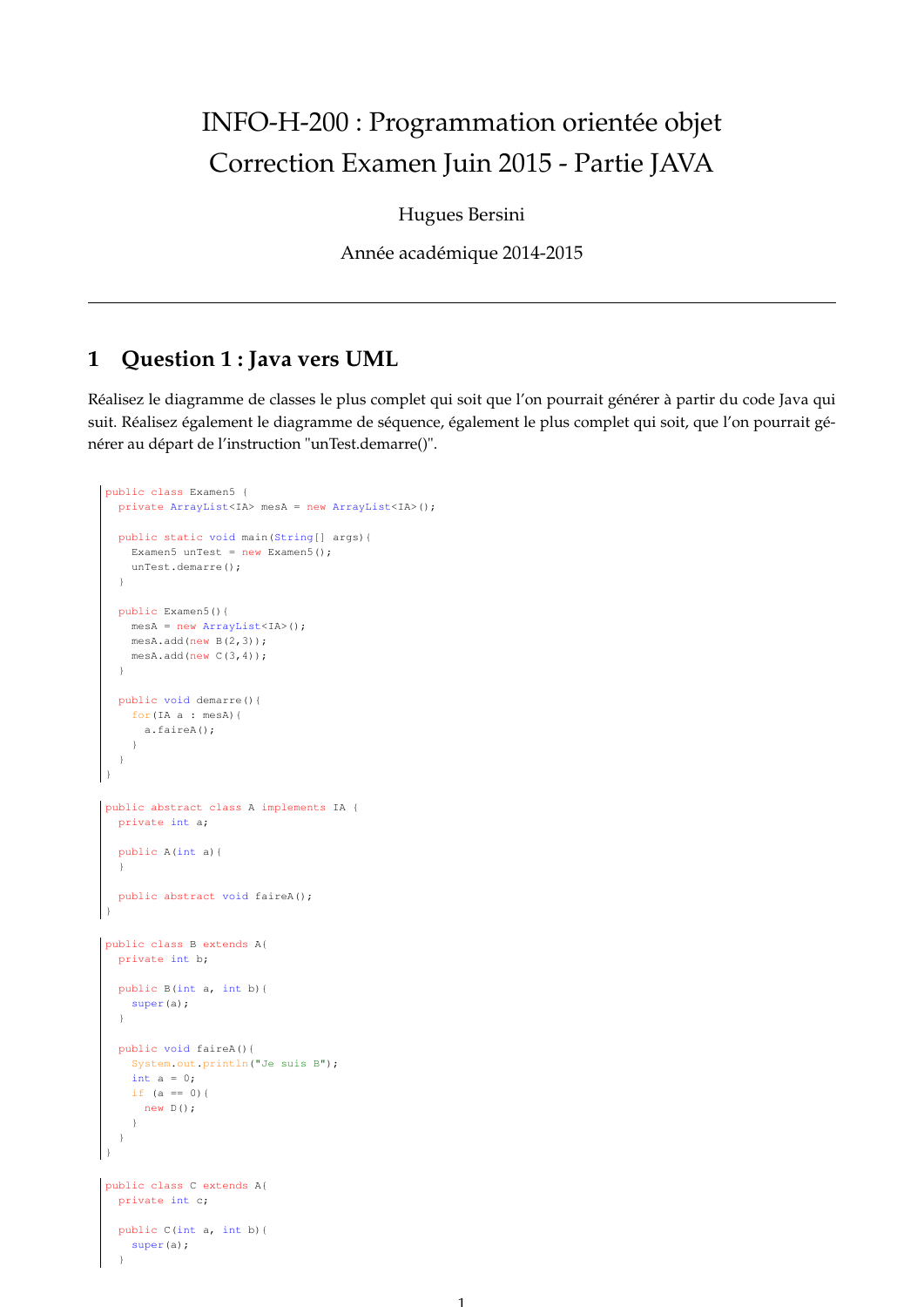```
public void faireA(){
    int a = 0;System.out.println("Je suis C");
    while(a == 0){
     new D();
      a \neq 1;}
  }
}
public class D {
  private C unC;
  public D(){
   unc = new C(2, 4);}
}
public interface IA {
  void faireA();
}
```
#### **1.1 Diagramme de classes**

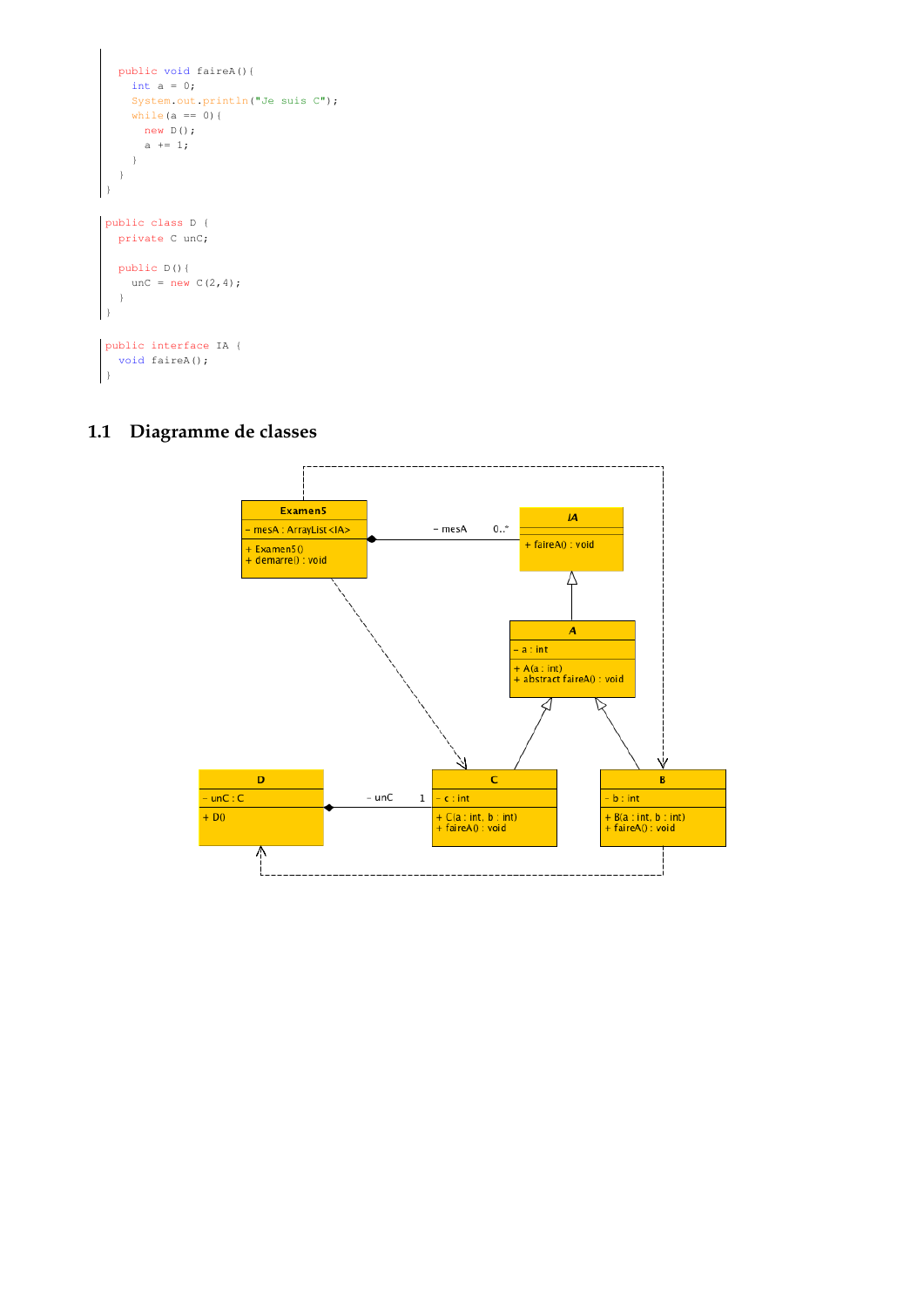# **1.2 Diagramme de classes**

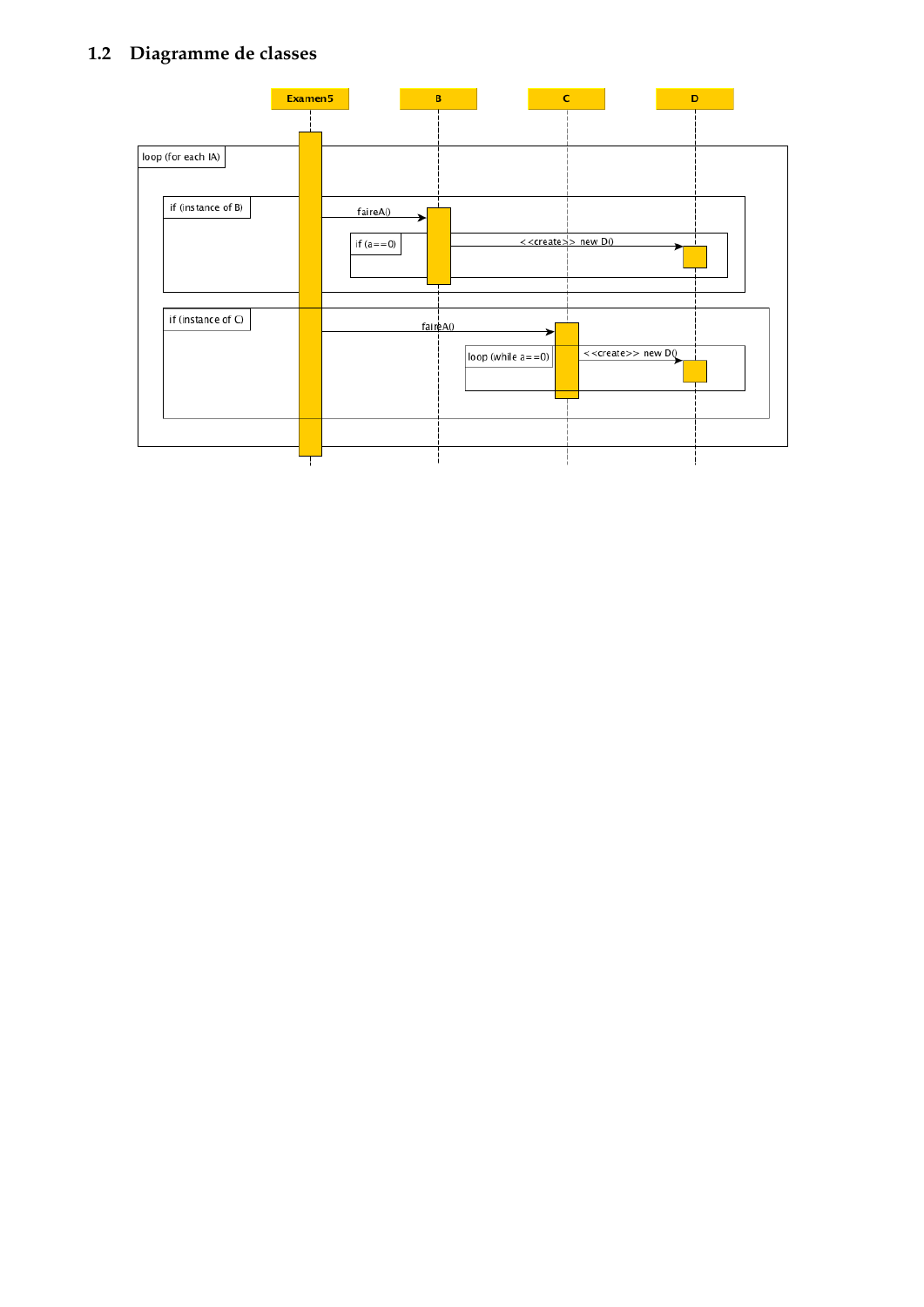## **2 Question 2 : Java**

Corrigez à même le code les quatre petits programmes qui suivent de manière à ce qu'ils puissent s'exécuter sans erreur. Dans le code, indiquez les erreurs qui, en l'absence de correction, se produiraient à la compilation ou à l'exécution.

#### **2.1 Code 1**

```
public class Examen {
  public static void main(String[] args){
    Etudiant bob = new Etudiant("Bob", "Morane", 20);
   Etudiant marie = new Etudiant(); \frac{1}{2} Constructeur inexistant
   Etudiant Louis;
   Etudiant joelle = null;
    Louis.vieillit(); // Objet Louis non défini
   joelle.vieillit(); // Objet joelle non défini
    System.out.println(bob);
  }
}
public class Etudiant{
  private String nom, prenom;
  private int age;
 public Etudiant(String nom, String prenom, int age){
   this.nom = nom;
   this.prenom = prenom;
   this.age = age;
  \mathbf{I}public vieillit(){ // public void viellit();
   age++;
  }
}
```
#### **2.2 Code 2**

```
public class Compte {
  private static int nbre = 0;
  private int nom;
  public void augmente(){
   nbre++;
  }
 public static void donneNom(){
    System.out.println(nom); // Cannot make static reference to non static field nom
  }
\vert )
public class Examen2 {
 private Compte c;
  public static void main(String[] args){
     c = new Compte(); // Cannot make static reference to non static field c
     c.augmente(); \frac{1}{2} // Cannot make static reference to non static field c
  }
```
#### **2.3 Code 3**

}

```
public class Examen3 {
  public static void main(Strin[] args){
    EtudiantPolytech x = new Etudiant("Delon", "Alain");
  }
\lambdapublic class Etudiant {
 private String nom, prenom;
 private int age; \frac{1}{2} protected int age for age to be visible
  public Etudiant(String nom, String prenom){
   this.nom = nom;
    this.prenom = prenom;
    age = 18;}
```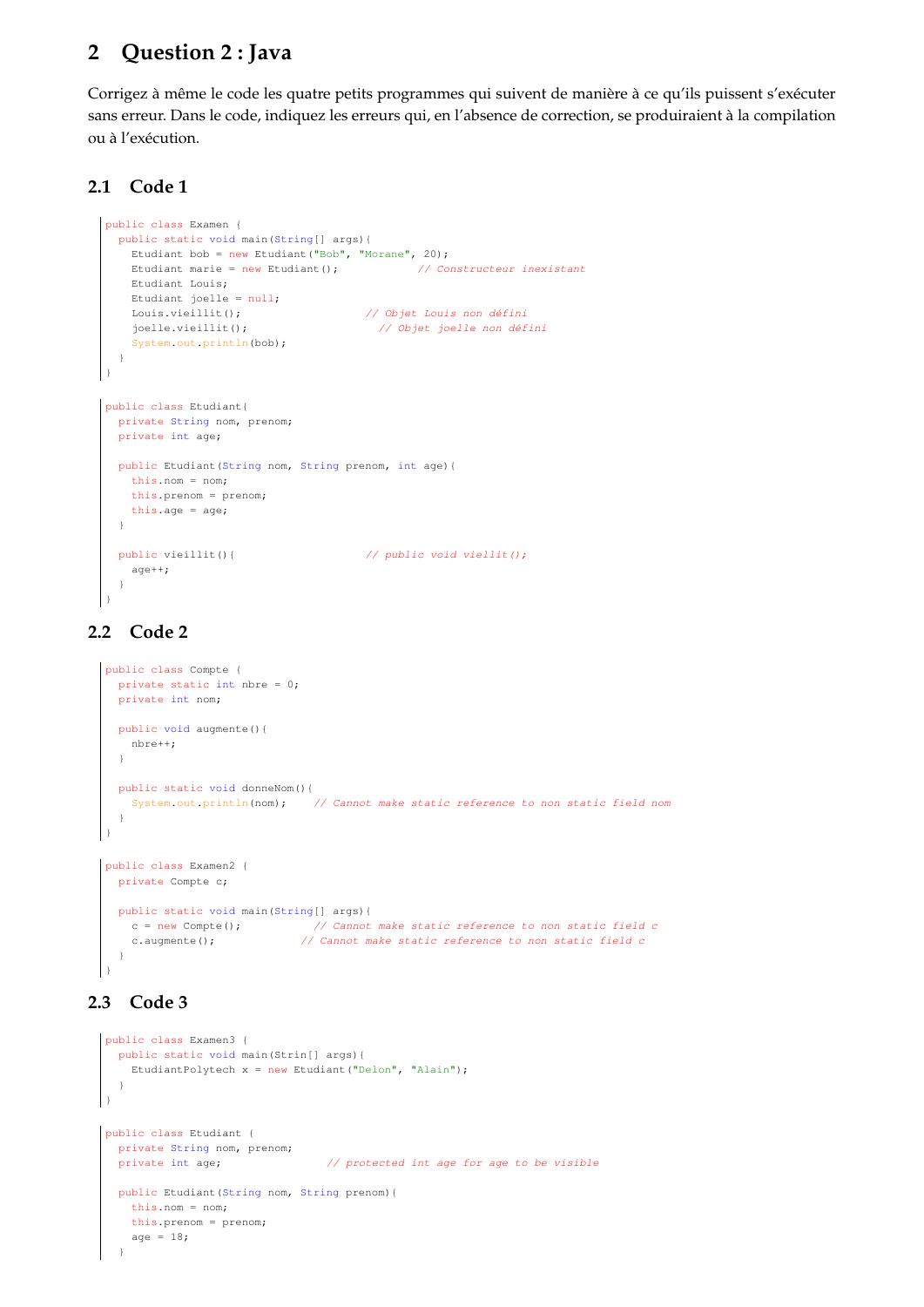```
public void vieillit(){
   age+=1;
  }
}
public class EtudiantPolytech extends Etudiant{
  private String filiere;
  public EtudiantPolytech(String filiere){ // Missing super constructor call. Should receive nom & prenom as
      parameters then super(nom, prenom);
   this.filiere = filiere;
  }
 public int vieillit(){
   age += 2; // field age is not visible
   return age; // field age is not visible
  }
}
```
# **3 Code 4**

```
public class Examen7 {
  public static void main(String[] args){
    B b = new B(1, 2, "trois", "quatre");b.decrisToi();
  }
\begin{array}{c} \end{array}public abstract class A extends Object{
  private int a,b;
  private String c;
 public A(int a, int b, String c){
    super();
    this.a = a;
    this.b = b;
    this.c = c;
  }
  public abstract void decrisToi();
}
public class B extends A{
  private String d;
  public B(int a, int b, String c, String d){ // Super constructor missing. Remove this.a = a, this.b=b,
      this.c=c and replace by super(a, b, c);
    this.a = a; \frac{1}{2} Could work if visibility of a,b and c was modified to protected
    this.b = b;
    this.c = c;
    this.d = d;
  }
  // public void decrisToi(){} is missing
 }
```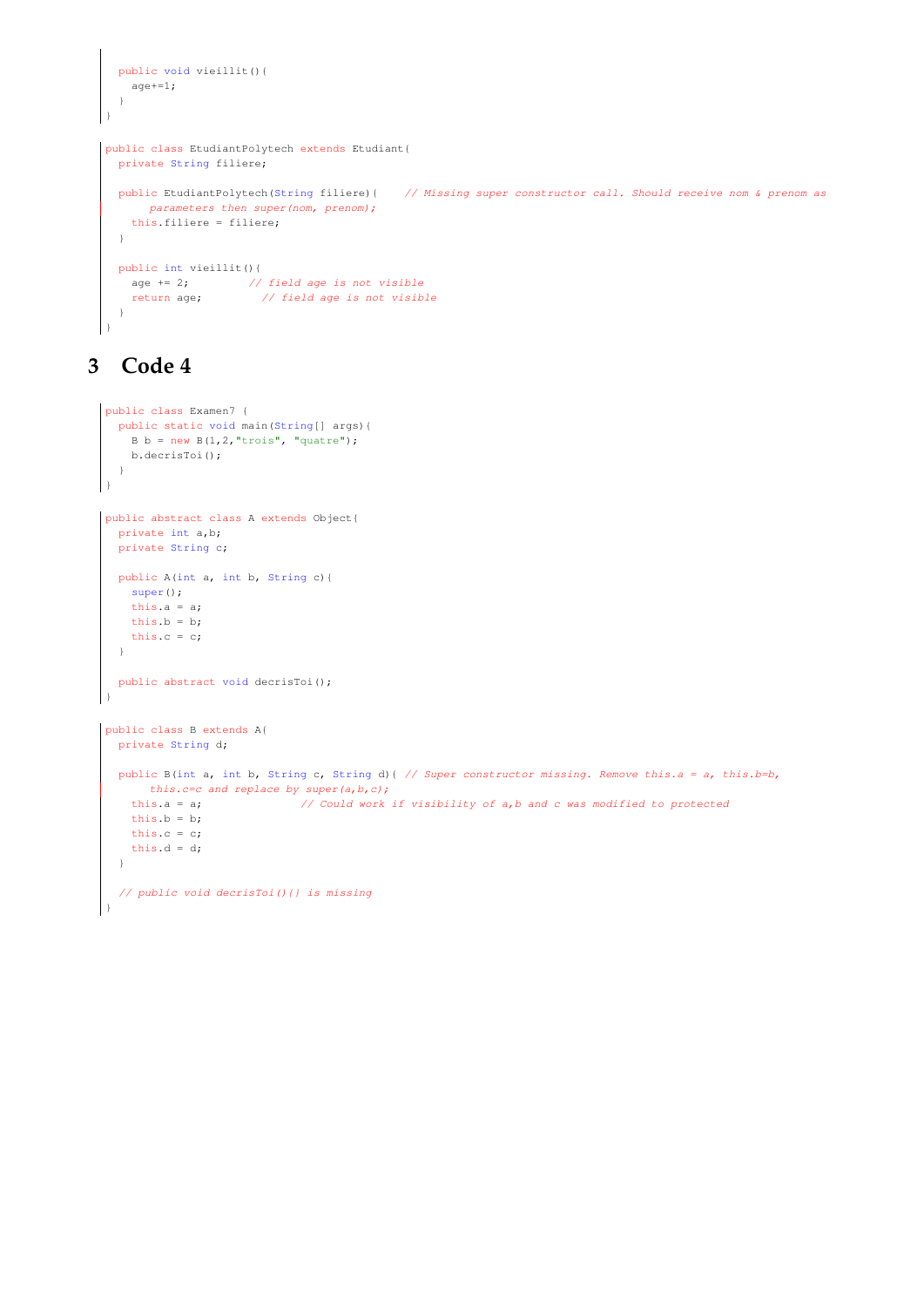# **4 Question 3**

Retrouvez la sortie console du code sans erreur repris ci-dessous. Réalisez le diagramme de classes (sans les attributs ni les méthodes) qui reprend la structure du code.

```
public class Examen6 {
  private ArrayList<Etudiant> lesEtudiants;
  private Langage java, c, python;
  private Projet p1, p2, p3, p4;
 public static void main(String[] args){
   new Examen6();
  }
 public void creationEtudiant(){
   lesEtudiants = new ArrayList<Etudiant>();
    lesEtudiants.add(new EtudiantPolytech(1,true));
   lesEtudiants.add(new EtudiantPolytech(5,true));
   lesEtudiants.add(new EtudiantPolytech(7,true));
    lesEtudiants.add(new EtudiantPolytech(9,false));
    lesEtudiants.add(new EtudiantSolvay(3,true));
    lesEtudiants.add(new EtudiantSolvay(6,true));
    lesEtudiants.add(new EtudiantSolvay(7,false));
    lesEtudiants.add(new EtudiantSolvay(9,false));
    lesEtudiants.add(new EtudiantPsycho(2,false));
    lesEtudiants.add(new EtudiantPsycho(3,false));
    lesEtudiants.add(new EtudiantPsycho(1,false));
    lesEtudiants.add(new EtudiantPsycho(1,false));
  }
  public Examen6(){
   java = new LangageOO(10);
   python = new LangageOO(5);
    c = new LanguageProceeduraux(10);creationEtudiant();
   Projet[] lesProjets = new Projet[4];
    lesProjets[0] = new ProjetDifficile(java, lesEtudiants.get(0), lesEtudiants.get(4), lesEtudiants.get(8));
    lesProjets[1] = new ProjetFacile(java, lesEtudiants.get(1), lesEtudiants.get(5), lesEtudiants.get(9));
    lesProjets[2] = new ProjetDifficile(c, lesEtudiants.get(2), lesEtudiants.get(6), lesEtudiants.get(10));
    lesProjets[3] = new ProjetMoyen(python, lesEtudiants.get(3), lesEtudiants.get(7), lesEtudiants.get(11));
    int heuresTP = 0;
    for(Etudiant e: lesEtudiants){
     e.programme(heuresTP);
      heuresTP += 2;
     if(heuresTP == 10){
       heuresTP = 0;
     }
    \mathfrak{r}int temps = 1;
    for (Projet p : lesProjets){
     p.evaluer(temps);
     temps += 1;
    }
    for(Etudiant e : lesEtudiants){
     System.out.println(e.getCote());
    \mathbf{r}}
}
public abstract class Etudiant {
 private int QI;
  private boolean sex;
 private Projet leProjet;
 private int cote;
 public Etudiant(int QI, boolean sex){
   this.leProjet = leProjet; // Instruction inutile. Elle aurait pu être retirée.
  }
 public void recoitProjet(Projet leProjet){
   this.leProjet = leProjet;
  }
  public abstract void programme(int heuresTP);
  public int getQI(){
   return this.QI;
  }
  public boolean getSex(){
```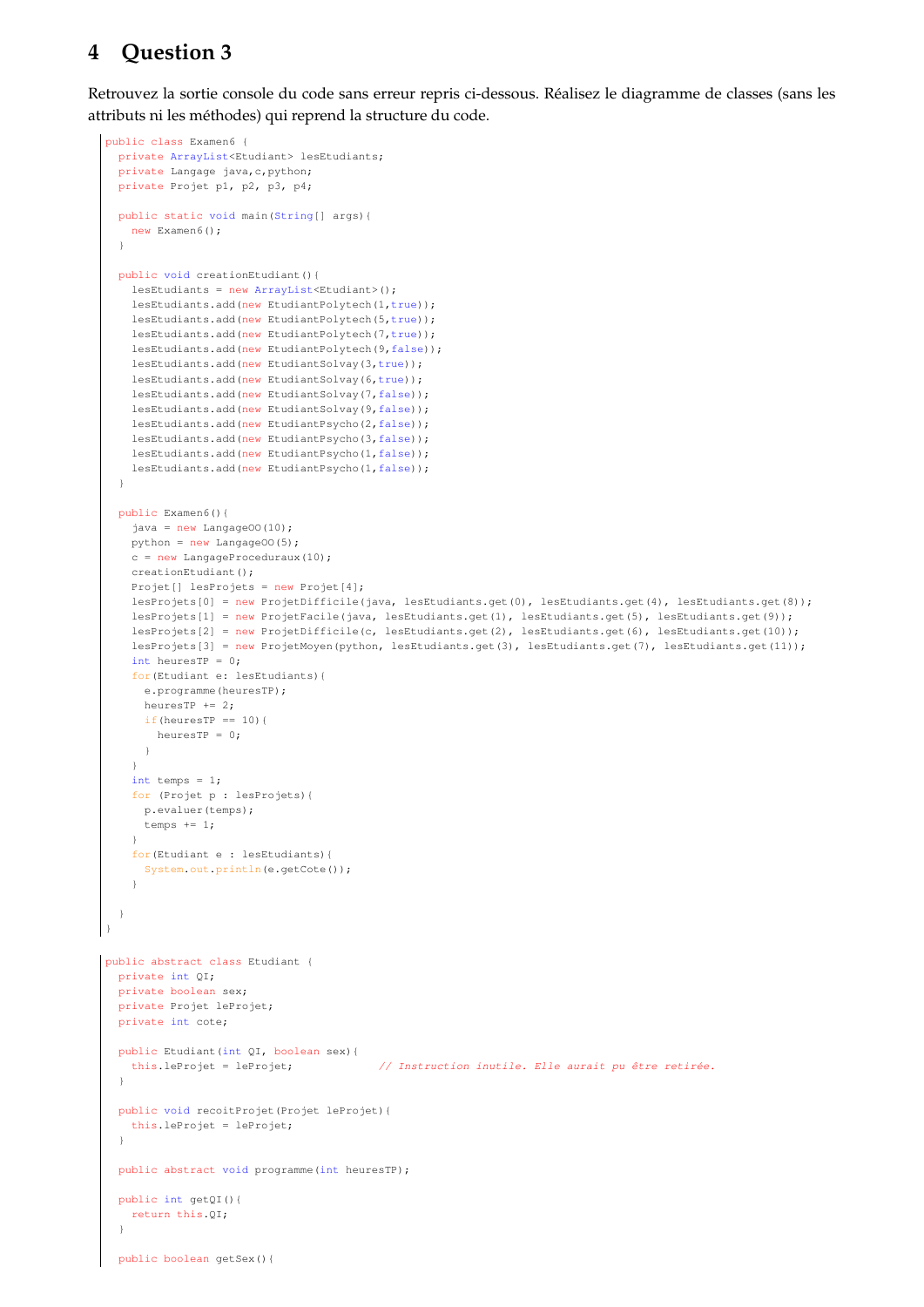```
return this.sex;
  }
  public void accroitQI(int x){
   OT + = x:
  }
  public void setCote(int cote){
    this.cote = cote;
  }
  public int getCote(){
    return this.cote;
  }
}
public class EtudiantPolytech extends Etudiant{
  public EtudiantPolytech(int QI, boolean sex){
    super(QI, sex);
  }
  @Override
  public void programme(int heuresTP){
    if(getSex()){
     accroitQI(2*(heuresTP + 10));
    }else{
     accroitQI(heuresTP + 10);
    }
  }
}
public class EtudiantPsycho extends Etudiant{
  public EtudiantPsycho(int QI, boolean sex){
    super(QI, sex);
  }
  @Override
 public void programme(int heuresTP){
    if(\text{getSex}())\text{accroitQI}(2*(\text{heuresTP} + 1));}else{
     accroitQI(heuresTP + 1);
    }
  }
}
public class EtudiantSolvay extends Etudiant{
  public EtudiantSolvay(int QI, boolean sex){
    super(OI, sex);
  }
  @Override
  public void programme(int heuresTP){
    if(getSex()){
     accroitQI(2*(heuresTP + 5));
    }else{
     accroitQI(heuresTP + 5);
    }
  }
}
public abstract class Langage {
  private int difficulte;
  public Langage(int difficulte){
    this.difficulte = difficulte;
  }
  public int getDifficulte(){
   return difficulte;
  }
}
public class LangageOO extends Langage{
  public LangageOO(int difficulte){
   super(difficulte);
  \rightarrow}
public class LangageProceduraux extends Langage{
  public LangageProceduraux(int difficulte){
    super(difficulte);
```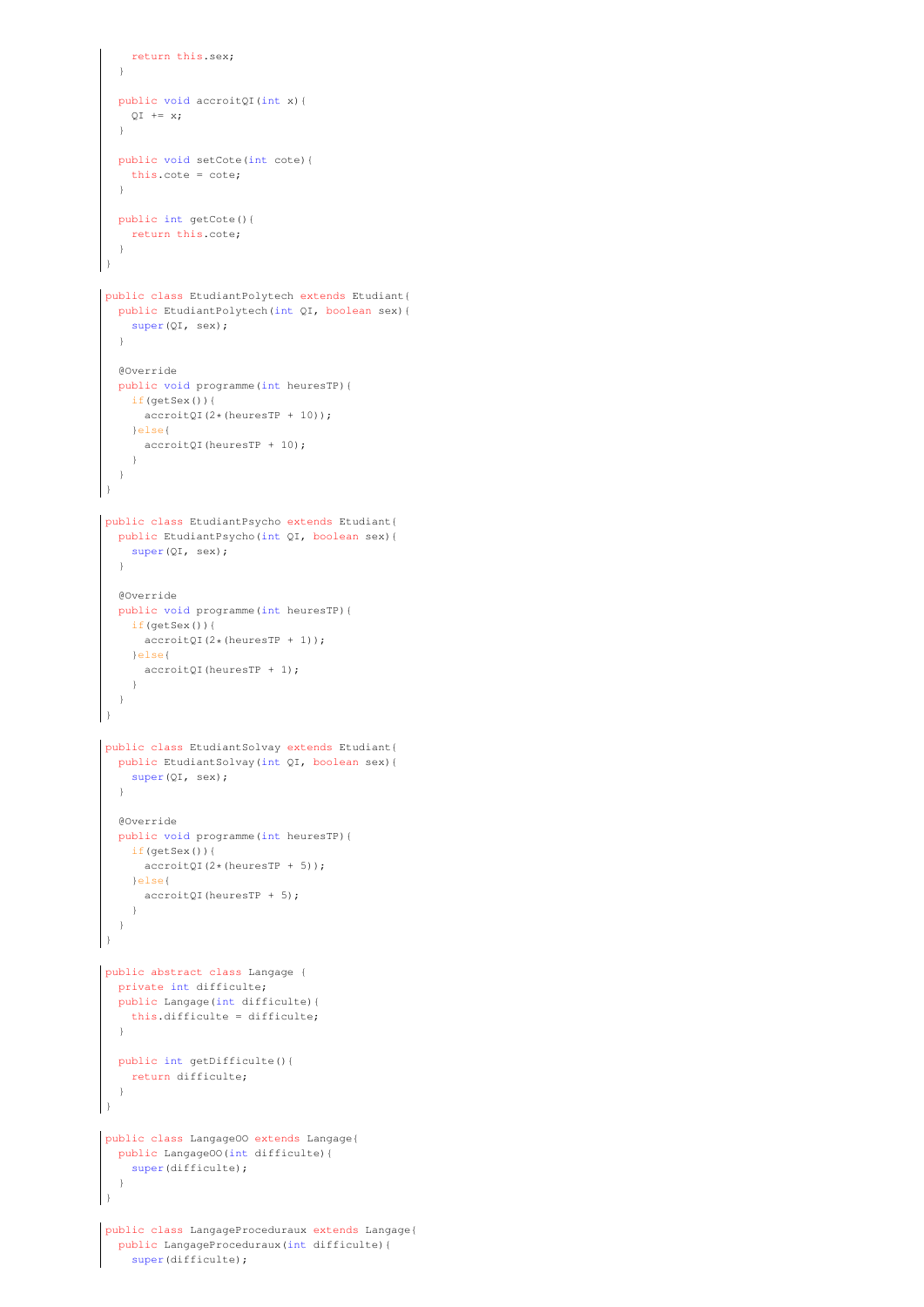```
\qquad \qquad }
}
public abstract class Projet {
  private Langage langage;
  private Etudiant [] lesEtudiants;
  private int cote;
 public Projet(Langage langage, Etudiant e1, Etudiant e2, Etudiant e3){
    this.langage = langage;
    lesEtudiants = new Etudiant[3];
    lesEtudiants[0] = e1;
    lesEtudiants[1] = e2;
    lesEtudiants[2] = e3;\cot e = 0:
  }
  public void evaluer(int temps){
    cote = temps*langage.getDifficulte();
    for(Etudiant e: lesEtudiants){
      cote += e.getQI();
    \lambdaevaluerEtudiant();
  }
  public void accroitCote(int x){
   \cot e += x;
  }
 public void evaluerEtudiant(){
    int x = (int) (cote/3);
    for(Etudiant e : lesEtudiants){
     e.setCote(x);
    }
  }
}
public class ProjetDifficile extends Projet{
  public ProjetDifficile(Langage langage, Etudiant e1, Etudiant e2, Etudiant e3){
    super(langage, e1, e2, e3);
  }
  public void evaluer(int temps){
   super.evaluer(temps);
    accroitCote(10);
  }
}
public class ProjetFacile extends Projet{
  public ProjetFacile(Langage langage, Etudiant e1, Etudiant e2, Etudiant e3){
    super(langage, e1, e2, e3);
  }
 public void evaluer(int temps){
    super.evaluer(temps);
    accroitCote(0);
  }
}
public class ProjetMoyen extends Projet{
  public ProjetMoyen(Langage langage, Etudiant e1, Etudiant e2, Etudiant e3){
    super(langage, e1, e2, e3);
  }
  public void evaluer(int temps){
    super.evaluer(temps);
    accroitCote(5);
  }
}
```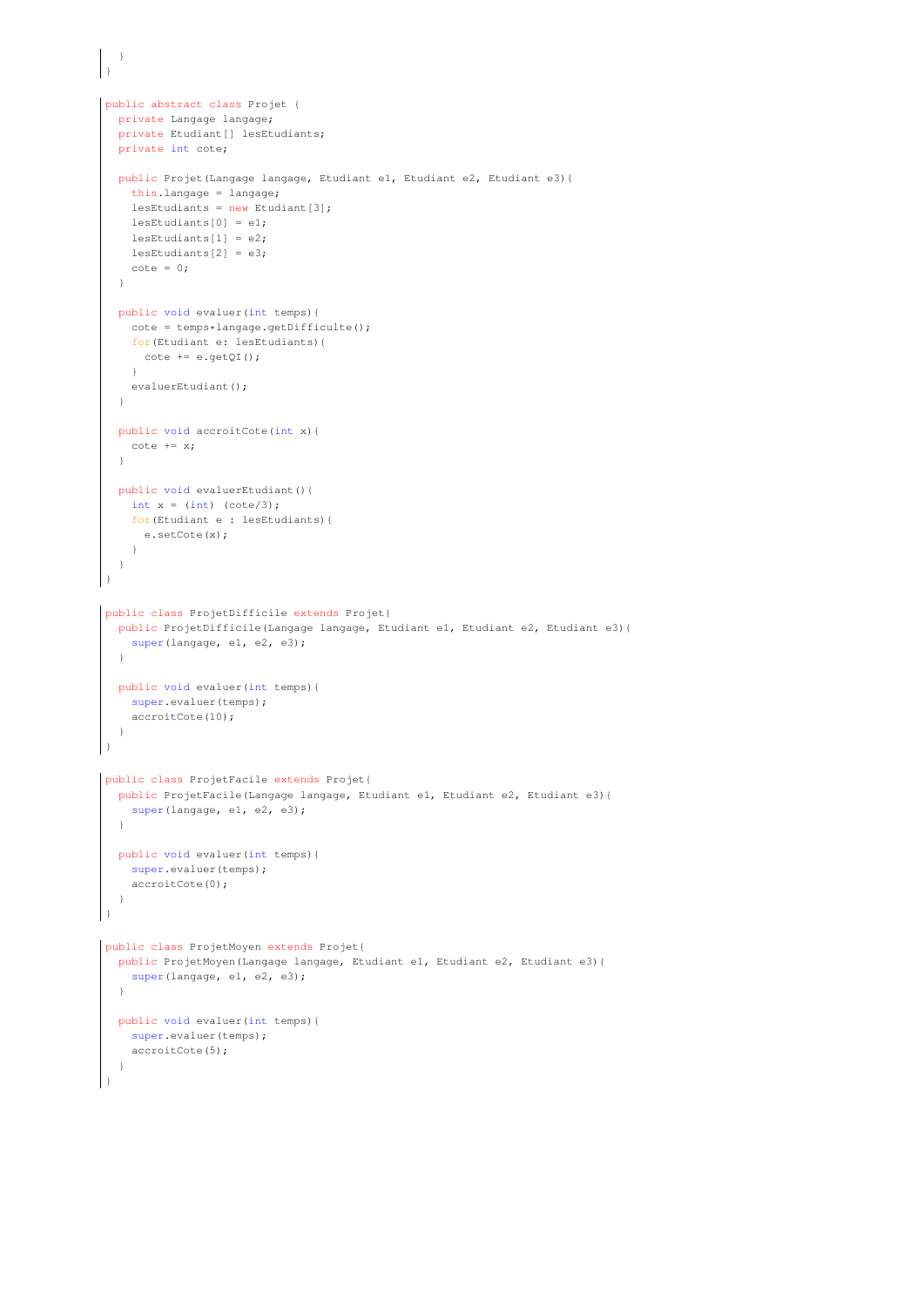#### **4.1 Sortie console**

#### **4.2 Diagramme de classes**

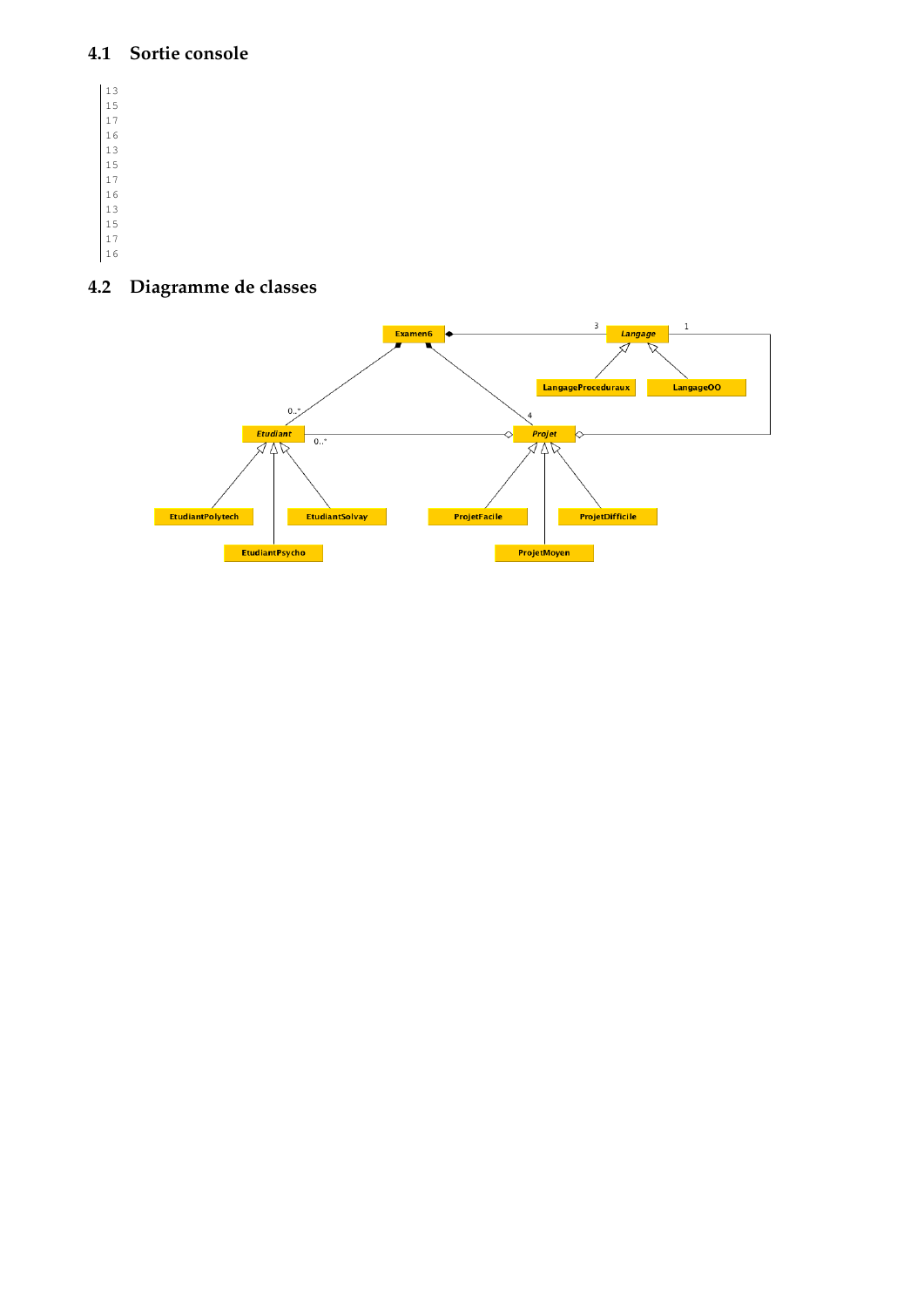# **5 Question 4**

Rajoutez ce qui sera nécessaire afin que l'instruction : "Etudiant jobs = (Etudiant) gates.clone() ;" s'exécute correctement, en produisant ce qu'on serait susceptible d'attendre.

```
public class Examen4 {
  public static void main(String[] args){
    Syllabus s[] = new Syllabus[2];
    s[0] = new Syllabus("Orienté Objet");
    s[1] = new Syllabus("Les fondements de l'informatique");
    Etudiant gates = new Etudiant("Gate","Bill",s);
    Etudiant jobs = (Etudiant) gates.clone();
  }
}
public class Etudiant {
  private String nom, prenom;
  private int age;
  private Syllabus[] mesSyllabus;
 public Etudiant(String nom, String prenom, Syllabus[] mesSyllabus){
    this.nom = nom;
    this.prenom = prenom;
    this.mesSyllabus = mesSyllabus;
  }
  //private String getNom(){
  // return nom;
  ////private String getPrenom(){
  // return prenom;
  ///}
  private int getAge(){
    return age;
  }
  //private Syllabus[] getSyllabus(){
  // return mesSyllabus;
  //}
  //public Etudiant clone(){
  // Etudiant temp = new Etudiant(this.getNom(), this.getPrenom(), this.getSyllabus());
  // return temp;
  //}
 }
public class Syllabus {
  public String intitule;
  public Syllabus(String intitule){
    this.intitule = intitule;
  }
}
```